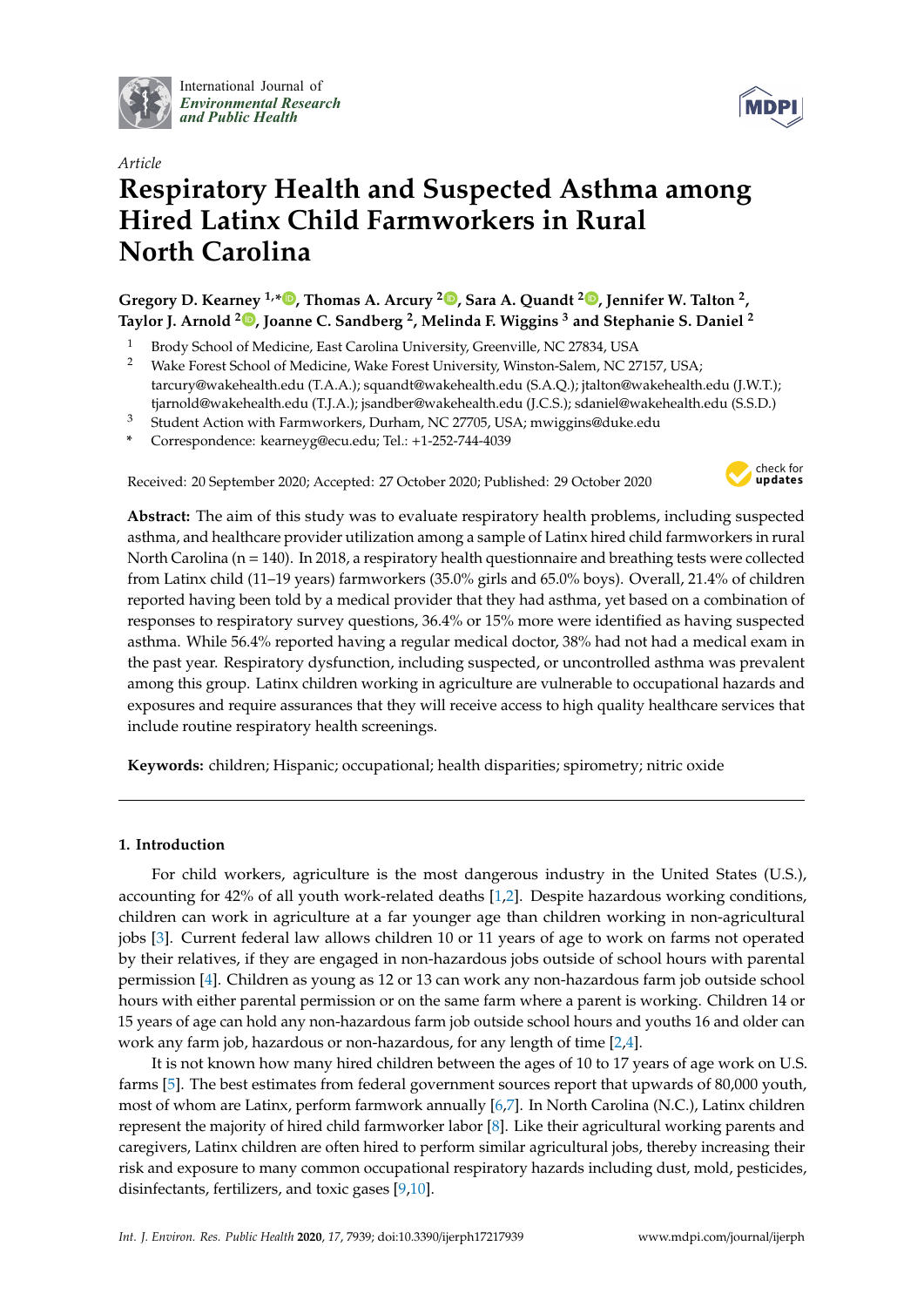Few studies have evaluated respiratory health and asthma among rural children working in agriculture. However, in adult agricultural worker studies, respiratory illnesses and diseases have been found to be among the most common clinically diagnosed problems [\[10](#page-9-9)[,11\]](#page-10-0), and have been linked to health issues including excessive cough, congestion, wheezing, asthma-like symptoms, chronic obstructive airways disease, hypersensitivity pneumonitis, organic dust toxic syndrome (ODTS), and even death [\[9,](#page-9-8)[12](#page-10-1)[–14\]](#page-10-2).

Latinx children hired to work on farms are a highly vulnerable group that are often confronted with potential occupational exposures that threaten their health, sometimes requiring immediate medical attention and treatment [\[5\]](#page-9-4). Previous studies have described disproportional health care needs among migratory agricultural farmworker families, citing barriers to access, lack of transportation and knowledge of where to go for care [\[15](#page-10-3)[–17\]](#page-10-4). Given their vulnerability and life challenges, a paucity of reliable information and few published studies have ever investigated respiratory health problems as an issue among rural Latinx children. The primary purpose of this analysis is to document respiratory health problems and frequency of healthcare service visits among a sample of Latinx children in N.C. hired to perform farmwork.

#### **2. Materials and Methods**

#### *2.1. Study Overview*

This analysis uses data from the clinical component of the *Hired Child Farmworker Study*, a longitudinal, community-based participatory research study investigating the effects of farm work on the health and development of Latinx child farmworkers in N.C. [\[8](#page-9-7)[,18\]](#page-10-5). The study is a collaboration of investigators at Wake Forest School of Medicine, Student Action with Farmworkers, and East Carolina University. This study received protocol study approvals from Wake Forest School of Medicine and East Carolina University Institutional Review Boards prior to any data collection. A more detailed discussion of the overall study development and design is presented elsewhere by Arcury and colleagues [\[8\]](#page-9-7).

## *2.2. Participants*

Participants were recruited with the help of N.C. community partner organizations that provide services to farmworkers. At the initial baseline (May to November 2017), a total of  $N = 202$  participants were enrolled in the study. The inclusion criteria for study participants were (1) aged 10 to 17 years at recruitment, (2) self-identified as Latinx, (3) employed to do farm work in the past three months, and (4) fluent in Spanish or English. The study had no exclusion criteria. Signed parental permission and youth assent for each participant was obtained at baseline enrollment. At baseline, all 202 participants were farmworkers. In 2018, some children in the cohort had transitioned out of farm work, resulting in a sample that included both current and former rural child farmworkers.

Between July and September 2018, a subset 156 of the baseline child farmworker participants attended a clinic evaluation at locations throughout N.C. Sixteen children either refused, were unavailable to participate, or could not properly perform spirometry, resulting in a final sample size of *n* = 140 participants completing both clinic questionnaires and breathing tests.

#### *2.3. Data Collection*

The study team collected data on 10 weekends (July to September 2018)in seven N.C. counties (Figure [1\)](#page-2-0). The locations of clinic sites were selected based on the number of participants in each geographical area. In areas with high numbers of participants, two clinics, several weeks apart, were scheduled to accommodate attendance. Data collection sites were locations such as community colleges, schools, and healthcare centers with multiple rooms to separate data collection activities. An interviewer-administered questionnaire was completed by participants that included items taken from other questionnaires, other validated respiratory assessments involving children [\[1,](#page-9-0)[19](#page-10-6)[,20\]](#page-10-7) and those developed by the investigators [\[5,](#page-9-4)[21\]](#page-10-8). The English version of the questionnaires was translated to Spanish, and back-translated to ensure item accuracy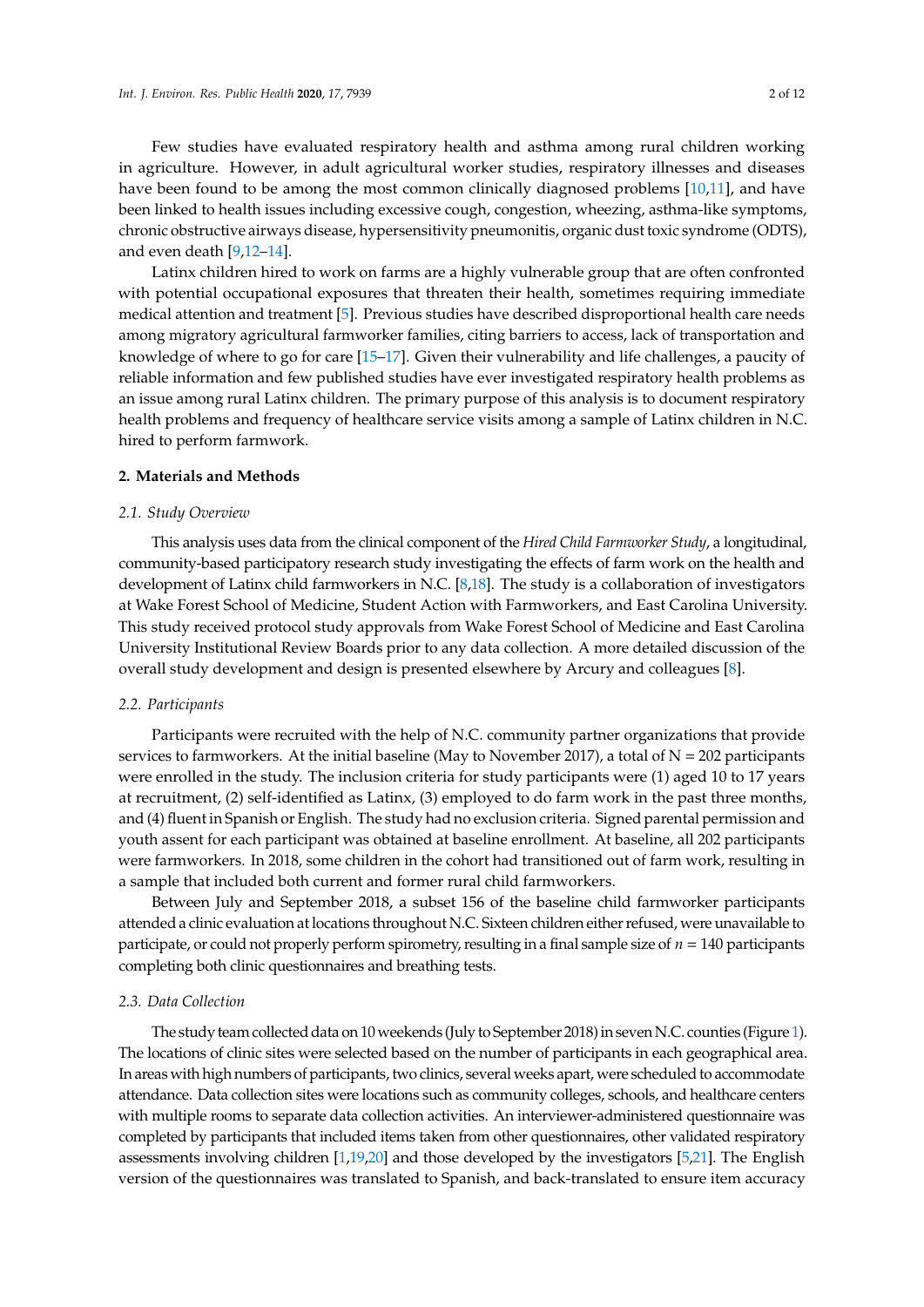and reviewed by members of the Professional Advisory Committee. Pre-test interviews were conducted by study staff with members of the Youth Advisory Committee, as well as by the field interviewers with by study staff with members of the Youth Advisory Committee, as well as by the field interviewers with<br>youth who had formerly worked in agriculture. Questionnaire item wording was adjusted based on feedback received during pretesting. During the clinic evaluation process, participants visited four<br>separate data collection stations, that included, (1) a brief interview; (2) breathing tests; (3) height and separate data collection stations, that included, (1) a brief interview; (2) breathing tests; (3) height and weight measurements. Transportation to the clinic was provided for participants when needed. For the few participants who were unable to attend a clinic evaluation, interviewers travelled to the participants' homes. We unable to attend a clinic evaluation, interviewers travelled to the participants' homes.

<span id="page-2-0"></span>

**Figure 1.** Map of North Carolina hired child Latinx farmworker study clinic sites, 2018. **Figure 1.** Map of North Carolina hired child Latinx farmworker study clinic sites, 2018.

Breathing test data were collected by spirometry technicians and stored on password protected Breathing test data were collected by spirometry technicians and stored on password protected laptop computers. Questionnaire data were collected in booklets, verified, and then entered in laptop computers. Questionnaire data were collected in booklets, verified, and then entered in Research Research Electronic Data Capture (REDCa[p\) software \(https://redcapinfo.ucdenver.edu/citing](https://redcapinfo.ucdenver.edu/citing-redcap.html)-Electronic Data Capture (REDCap) software (https://redcapinfo.ucdenver.edu/citing-redcap.html), hosted at Wake Forest School of Medicine [\[22,](#page-10-9)[23\]](#page-10-10). REDCap is a secure, web-based survey application designed to support data capture for research studies. Participants were given an incentive of \$40 for attending the clinic component of the study.

## *2.4. Materials 2.4. Materials*

For anthropometric tests, participants were first asked to remove their shoes, hats, and any the shoes of the shoes and any the shoes of the shoes are the shoes and any the shock of the shock of the shock of the shock of t objects from their pockets for the measurements. Height measurements were taken in centimeters (cm) using a portable stadiometer (SECA 213, 2018, Hamburg, Germany). Interviewers recorded at least<br>. two separate height measurements. If the two measurements were more than 0.5 cm apart, then a third two separate height measurement was taken and averaged. For each participant, a single weight measurement was taken in<br>https://www.com/www.com/www.com/www.com/www.com/www.com/www.com/www.com/www.com/www.com/www.com/www.com/www.co kilograms (kg) using a digital, medical-grade portable weigh scale (TANITA BWB-800, 2011, Tokyo, Japan).<br>California

 $\frac{1}{2}$ and sphoricly breating tests interpendently and in accordance which individually accepted guidennes  $[24,25]$ .<br>FeNO tests were conducted using the NIOX VERO<sup>®®</sup> device (Circassia Pharmaceuticals, Inc., FINO and spirometry breathing the interview and independent indimentally and in were consumed using  $\frac{251}{25}$ . Figure and  $\frac{251}{25}$  and  $\frac{251}{25}$  vertex  $\frac{251}{25}$  and  $\frac{251}{25}$  and  $\frac{251}{25}$  and  $\frac{251}{25}$  and  $\frac{251}{25}$  and  $\frac{251}{25}$  and  $\frac{251}{25}$  and  $\frac{251}{25}$  and  $\frac{$ inflammation, a factor in the causal pathway of asthma [\[25\]](#page-10-12). FeNO tests were performed prior to lung  $\epsilon$ existence and the causal pathway indicately interests in the causal pathway of an existence causal pathway of  $\frac{1}{2}$ . levels [\[25\]](#page-10-12). Per instructional guidelines, each subject was asked to inhale to full lung capacity through in the shown to the capacity of  $\sim$  6.50 km the device and then exhale using a slow controlled breath for  $10$  s at an expiratory flow of  $50$  mL/s. Next, participants completed a questionnaire, and performed fractional exhaled nitric oxide (FeNO) and spirometry breathing tests independently and in accordance with nationally accepted guidelines [\[24](#page-10-11)[,25\]](#page-10-12). Morrisville, NC, USA), a rapid, non-invasive biomarker test for estimating eosinophilic airway function tests, as spirometry maneuvers have been shown to transiently reduce exhaled nitric oxide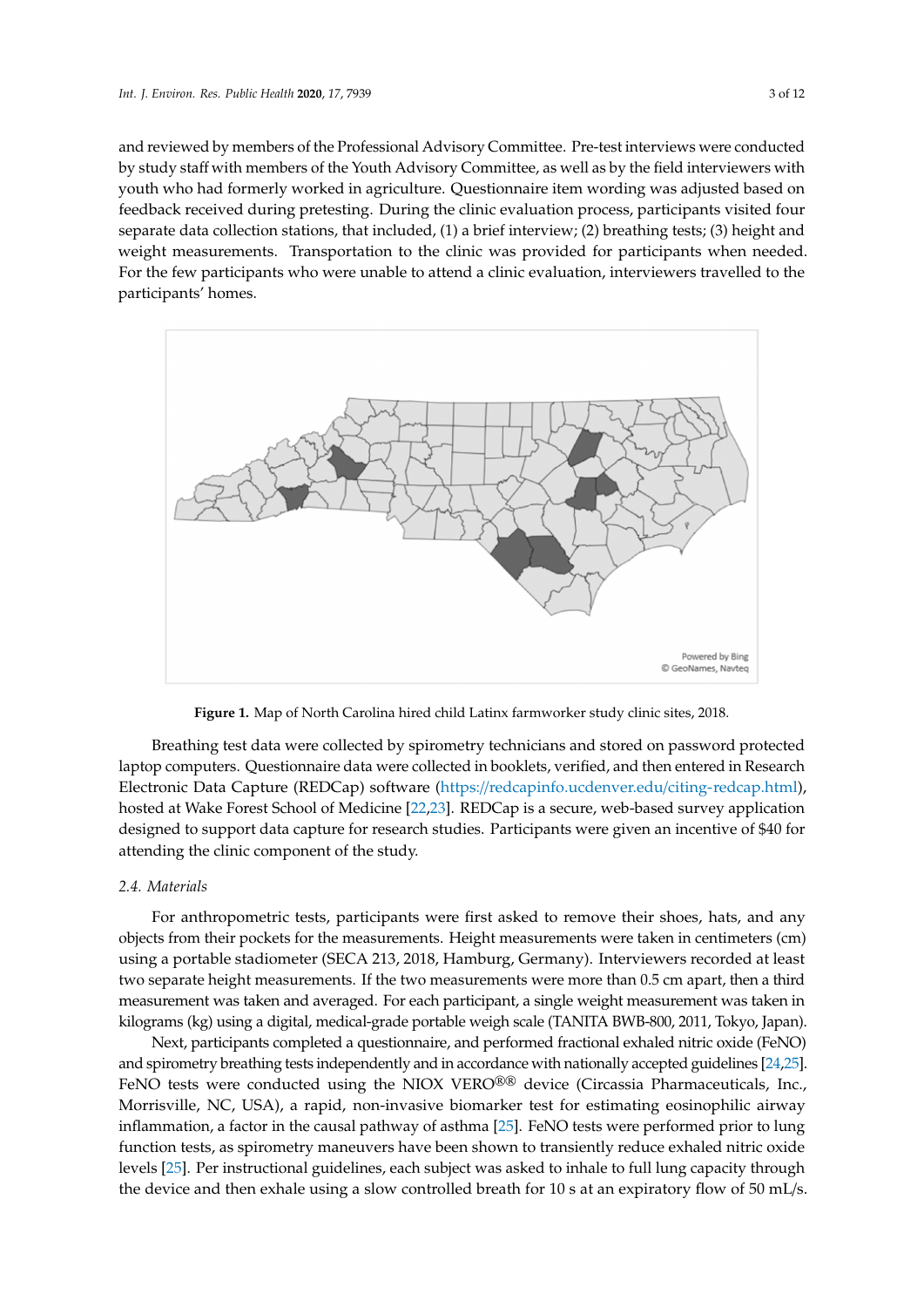Visual and auditory signals assisted the participant with maintaining proper flow rate. Because the device is nitric sensitive, participants were asked if they had eaten, drunk, or smoked within the past hour prior to the test. Those who answered "yes" were asked to wait one hour before testing.

Spirometry tests were performed using the Koko (nSpire Health, Longmont, CO, USA) handheld system connected to a laptop computer.Calibration of spirometry instrumentation was conducted using a Hans Rudolph, Inc., 3-L syringe (Shawnee, KS, USA). Each participant was seated, wore nose clips, and was properly coached during the procedure to forcefully exhale on three separate maneuvers. Spirometry technicians explained the purpose of the test, testing procedures, conducted all respiratory testing and reviewed the results with each participant. In situations where spirometry test results were not "normal" and/or FeNO values exceeded the recommended American Thoracic Society (ATS) cut-point level, an investigative team member informed the participant, followed by a mailed informational letter (in Spanish and English) to the child's parent or caregiver. The letter explained the results of the tests and provided a recommendation for the parent/caregiver to take the child and a copy of the test results to a local healthcare provider for further evaluation. A list of low-cost healthcare clinics and providers located near the child's residence was included.

## *2.5. Measures*

Measures included participant's personal and work characteristics, living arrangements, lifestyle, general health services, respiratory characteristics and breathing test results. Personal characteristics included gender (girl/boy), and age (11–15 years, and 16–19 years). Anthropometric measures included height (cm), weight (kg), and body mass index z-score (BMI-Z). Dichotomous measures (yes/no) were used for "migrant worker," which is whether the participant changed residence for agricultural employment, and "unaccompanied," in which the participant lived with neither their father nor mother.

Work characteristics included dichotomous measures (yes/no) for crops which the participant worked in the past week (i.e., tobacco, berries, tomatoes, sweet potatoes, green peppers, squash, hot peppers, cucumbers, melons, and other) and were only posed to those participants who reported doing farm work in the "current year" (2018). Participant's general health characteristics included yes/no responses to whether the child had a regular medical doctor and had received a medical exam in past year.

## *2.6. Respiratory Health and Suspected Asthma Questionnaire*

Measures to assess breathing problems and suspected asthma were evaluated using a nine-item screening questionnaire that recorded each participant's reported response to yes/no questions (e.g., "Has a doctor ever told you that you had asthma?") The number of yes/no responses were totaled, and participants were classified as either having, "no evidence of asthma," "previously diagnosed or current asthma," or "suspected, undiagnosed or uncontrolled asthma."

## *2.7. Spirometry and FeNO*

Spirometric lung function measures included forced vital capacity (FVC), forced expiratory volume in the first second ( $FEV_1$ ), and  $FEV_1/FVC$  ratio. The results were expressed as the percentage of predicted normal values, and were categorized as either, "normal spirometry values," "possible early obstructive impairment," or "restrictive." In spirometry, "obstructive" and "restrictive" results are universally recognized as abnormality classification patterns to signify airway impairment. "Obstructive" lung function is a hallmark indicator of asthma, while "restrictive" is more commonly associated with non-asthma respiratory diseases (i.e., pulmonary fibrosis and pneumoconiosis) [\[14\]](#page-10-2). Lung function test values were compared to national reference level values (Hankinson) for Mexican Americans [\[26\]](#page-10-13). Interpretations of spirometry tests were made based on the ATS clinical standard, 5th percentile of the predicted value, or lower limit of normal (LLN) [\[27\]](#page-10-14).

Measurements for airway inflammation (FeNO) were established using the ATS recommended guidelines (2011) in persons 12 years of age or older [\[28\]](#page-10-15). Cut-points measurements rather than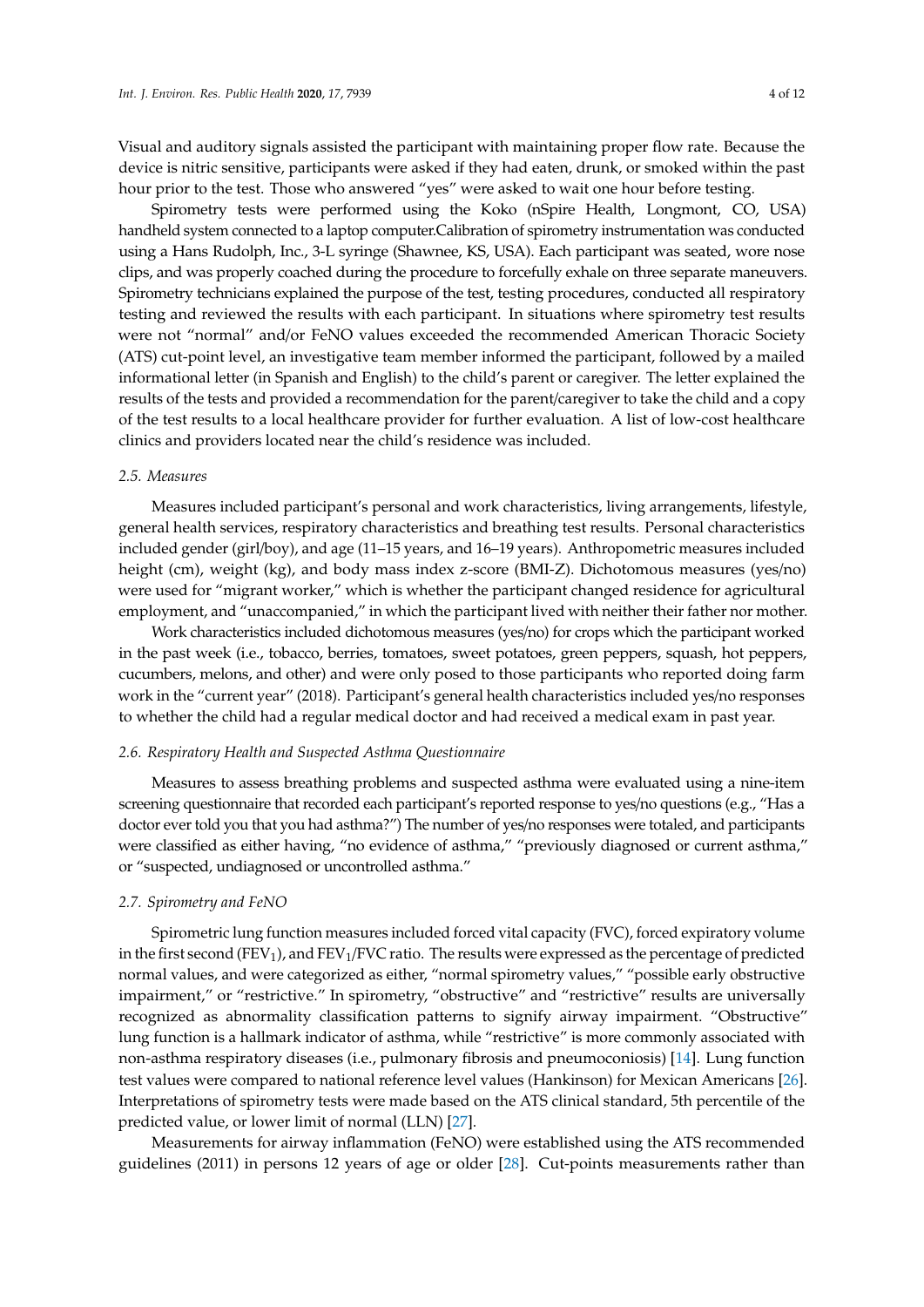reference values were used when interpreting FeNO levels and were defined as low (<25 ppb), intermediate (25–50 ppb), and high (50 ppb) [\[25](#page-10-12)[,28\]](#page-10-15).

#### *2.8. Analysis*

Descriptive statistics (count, percent) were calculated for personal, work characteristics and reported respiratory health symptoms. Means and standard deviations were calculated for anthropometric, respiratory characteristics, and breathing tests within the sample. Associations between these measures and gender were calculated using t-tests. The associations between gender and spirometry and FeNO measures were examined using Chi-square or Fisher's Exact tests as appropriate. All analyses were performed using SAS v 9.4 (SAS Institute, Cary, NC, USA), and *p*-values of < 0.05 were considered statistically significant.

## **3. Results**

## *3.1. Personal and Work Characteristics*

Forty-nine or 35.0% of participants were girls, and 91 or 65.0% were boys (Table [1\)](#page-5-0). In age categories, 45% of children were 11–15 years old, and 55% were 16–19 years of age. Fifty participants (35.7%) reported working with an adult relative or parent, 5.0% were unaccompanied (living with neither their mother nor father), and 13.6% reported being a migrant.

Children worked across a variety of crops during the year of the study, including tobacco (29.3%), berries (19.3%), tomatoes (13.6%), sweet potatoes (9.3%), green peppers (3.6%), squash (2.9%), hot peppers (4.3%), cucumbers (3.6%), melons (2.9%), and other crops (6.4%). Only three (2.1%) participants either smoked, chewed or used snuff tobacco "sometimes" or "often." Seventy-nine or 56.4% had seen a regular medical doctor, and 87 (62.1%) had had a medical exam in the past year.

> **Personal and Work Characteristics <sup>n</sup>** <sup>=</sup> **<sup>140</sup>** *n* **(%)** Gender Girls 49 (35.0) Boys 91 (65.0) Age (years) 11 3 (2.1)  $12 \t\t 4(2.9)$ 13 13 13 13 13 13 14 19 113.6 14 19 (13.6)<br>15 24 (17.1) 24 (17.1) 16 20 (14.3) 17 29 (20.7) 18 26 (18.6)<br>19 2 (1.4)  $2(1.4)$ Age Groups (years) 11–15 63 (45.0) 16–19 77 (55.0) Work/Living Arrangement Works in farmwork with an adult relative (including parent)  $1$  50 (35.7) Unaccompanied (lives with neither father nor mother) 7 (5.0) Migrant worker (moves from state-to-state to do farmwork)  $1$  19 (13.6) Crops worked in past week 1,2 Tobacco 41 (29.3) Berries 27 (19.3) Tomatoes 19 (13.6) Sweet potatoes 13 (9.3)

**Table 1.** Participant personal, work and health characteristics, hired Latinx child farmworkers in North Carolina, 2018.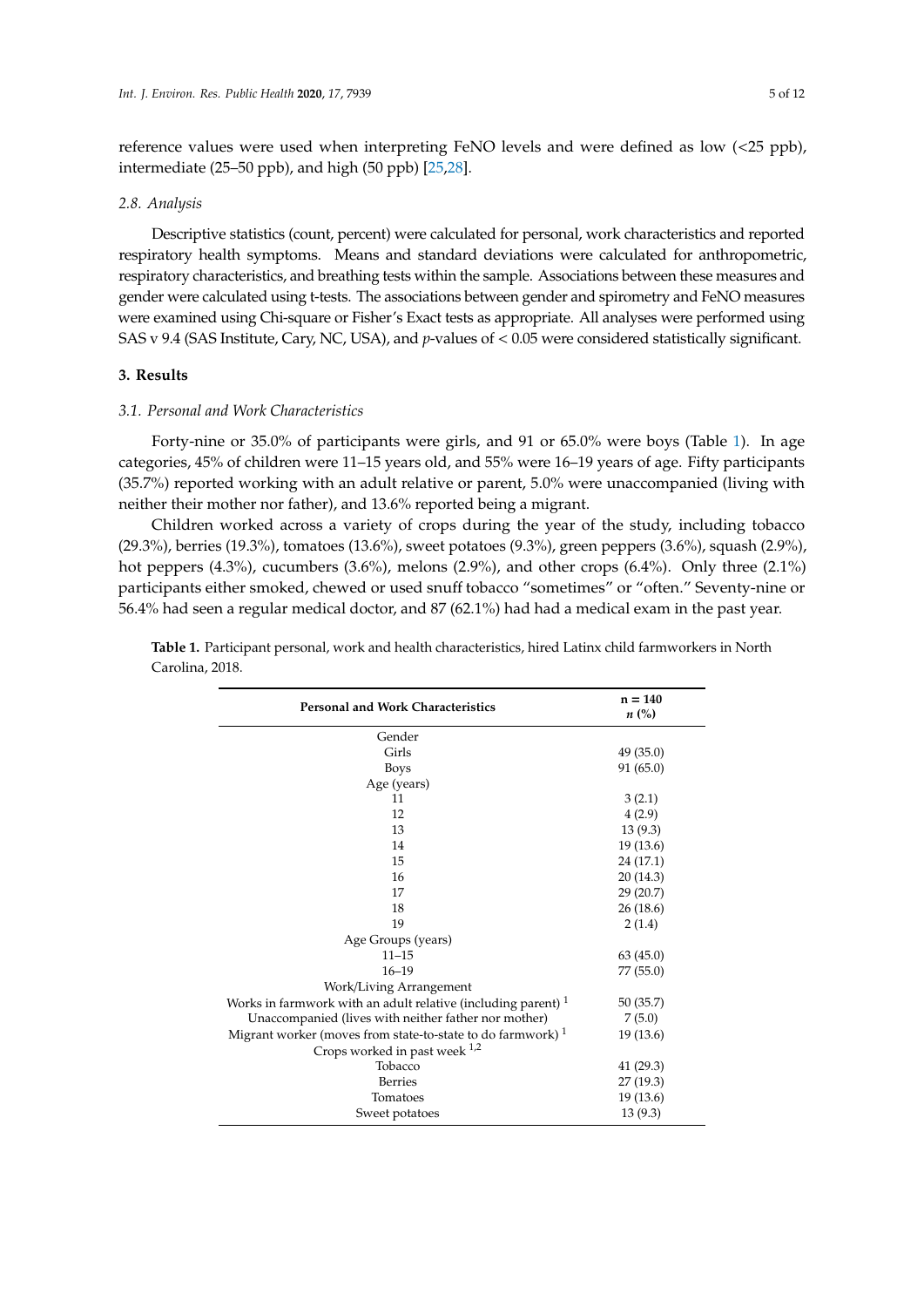<span id="page-5-0"></span>

| <b>Personal and Work Characteristics</b> | $n = 140$<br>$n\left(\%\right)$ |  |  |
|------------------------------------------|---------------------------------|--|--|
| Green peppers                            | 5(3.6)                          |  |  |
| Squash                                   | 4(2.9)                          |  |  |
| Hot peppers                              | 6(4.3)                          |  |  |
| Cucumbers                                | 5(3.6)                          |  |  |
| Melons                                   | 4(2.9)                          |  |  |
| Other                                    | 9(6.4)                          |  |  |
| Lifestyle <sup>3</sup>                   |                                 |  |  |

**Table 1.** *Cont.*

Notes: <sup>1</sup> Fifty-eight children were not working in farmwork during the summer this questionnaire was administered. Thus, they were considered as a "no" response for these questions. <sup>2</sup> Other crops include peas, cotton, green beans, okra, hay, herbs, soybeans. Some children worked in multiple crops. <sup>3</sup> Smoke, chew or snuff tobacco includes participants that responded either "sometimes" or "often".

Health Services

Smoke, chew, or use snuff tobacco 3 (2.1)

Has regular medical doctor 79 (56.4) Had medical exam in past year 87 (62.1)

## *3.2. Respiratory Health Characteristics*

When reporting respiratory health symptoms, 14.3% of participants had ever had a cough that lasted more than 10 days, and 16.4% reported ever experiencing wheezing or whistling in the chest (Table [2.](#page-5-1)) Twenty-seven, or 19.3% had had to stop running or playing because of coughing or wheezing, 30.7% indicated their chest had ever felt tight, heavy or hurt, almost 13.6% had breathing problems that woke them up at night, and 6.4% had experienced breathing problems when they first woke up in the morning. Thirty or 21.4% of participants reported ever being told by a doctor that they had asthma, and 8.6% currently took asthma medicine prescribed by a doctor; 4.3% had been told by a healthcare provider that they had bronchitis.

<span id="page-5-1"></span>**Table 2.** Respiratory health questions, number of respiratory health problems and asthma status classification, hired Latinx child farmworkers in North Carolina, 2018.

| <b>Respiratory Health Parameters</b>                                                                                                            | $n = 140$<br>$n\ (\%)$ |
|-------------------------------------------------------------------------------------------------------------------------------------------------|------------------------|
| Ever had a cough that would not go away or lasted more than 10 days?<br>1.                                                                      | 20(14.3)               |
| Ever experienced wheezing or whistling in the chest?<br>2.                                                                                      | 23(16.4)               |
| Ever had to stop running or playing because of coughing or wheezing?<br>3.                                                                      | 27(19.3)               |
| Has your chest ever felt tight, heavy or hurt?<br>4.                                                                                            | 43 (30.7)              |
| Have you ever had breathing problems (coughing, wheezing, shortness of breath,<br>5.<br>chest tightness) that woke you up at night              | 19 (13.6)              |
| Have you ever had breathing problems (coughing, wheezing, shortness of breath,<br>6.<br>chest tightness) when you first woke up in the morning? | 9(6.4)                 |
| Has a doctor ever told you that you have asthma?<br>7.                                                                                          | 30(21.4)               |
| Do you take asthma medicine prescribed by a doctor daily or even occasionally?<br>8.                                                            | 12(8.6)                |
| Has a doctor or medical professional ever said you had bronchitis?<br>9.                                                                        | 6(4.3)                 |
| Number of Respiratory Health Problems Reported                                                                                                  |                        |
|                                                                                                                                                 | 61 (43.6)              |
|                                                                                                                                                 | 34 (24.3)              |
| 2 or more                                                                                                                                       | 45(32.1)               |
| Asthma status classification                                                                                                                    |                        |
| No evidence of asthma                                                                                                                           | 78 (55.7)              |
| Previously diagnosed or current asthma                                                                                                          | 11(7.9)                |
| Suspected undiagnosed asthma                                                                                                                    | 51 (36.4)              |

Notes: Asthma status was classified as follows; No evidence of asthma: all "no" answers, "yes" to question 2 only, "yes" to question 4 only, or "yes" to questions 2 and 9 only; Previous or current asthma: answer "yes" to questions 7 and 8; Suspected, undiagnosed asthma: all other combinations of answers.

Based on the summation of yes/no responses to respiratory questions, 43.6% of children reported having zero respiratory problems while 24.3% reported one respiratory problem and 45 or 32.1%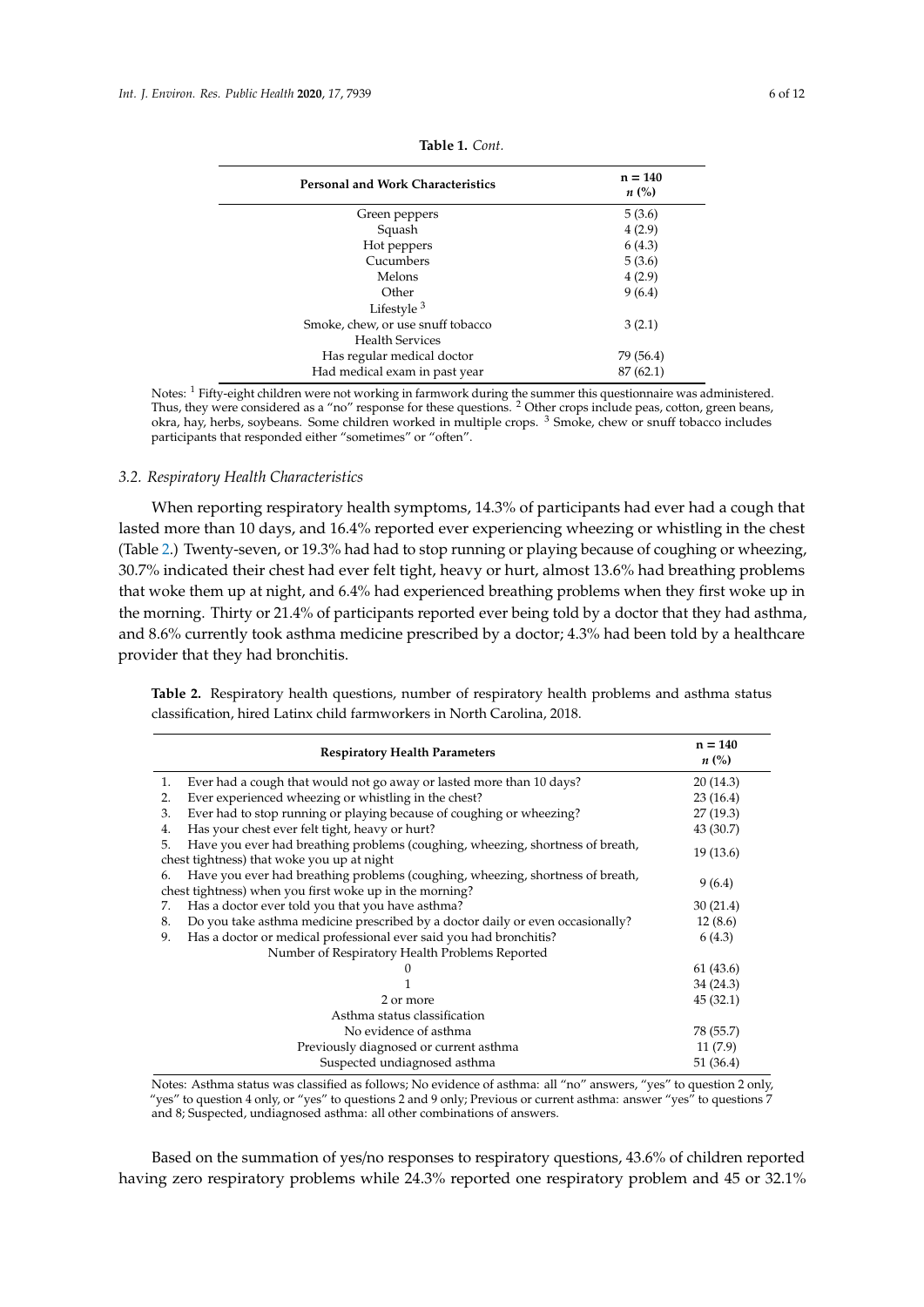reported two or more respiratory problems. When combining selected questions to determine asthma status, 78 or 55.7% had "no evidence of asthma," 11 or 7.9% had "previous or current asthma," and 51 or 36.4% had "suspected asthma."

## *3.3. Age, Anthropometric and Lung Function Values*

Girls and boys had similar ages, with a mean age among girls of 15.76 years and 15.64 years for boys (Table [3\)](#page-6-0). BMI z-scores were slightly lower for girls (0.95) than for boys (0.99), but not significantly different. Average height was significantly less for girls (156.18 cm) than for boys (167.10 cm), and average weight was more for boys (72.75 kg) than for girls (64.46 kg).

<span id="page-6-0"></span>**Table 3.** Mean values of age, anthropometric and lung function values, hired Latinx child farmworkers in North Carolina (n = 140).

| Parameters               | <b>Total</b> |           | Girls<br>$(n = 49)$ |           | <b>Boys</b><br>$(n = 91)$ |           |                  |
|--------------------------|--------------|-----------|---------------------|-----------|---------------------------|-----------|------------------|
|                          | M            | <b>SD</b> | $\boldsymbol{M}$    | <b>SD</b> | M                         | <b>SD</b> | $\boldsymbol{p}$ |
| Anthropometric           |              |           |                     |           |                           |           |                  |
| Age                      | 15.68        | 1.88      | 15.76               | 1.97      | 15.64                     | 1.84      | 0.73             |
| BMI (z-scores)           | 0.97         | 1.13      | 0.95                | 1.04      | 0.99                      | 1.19      | 0.84             |
| Height (cm)              | 163.28       | 8.7       | 156.18              | 6.94      | 167.10                    | 7.00      | < 0.0001         |
| Weight (kg)              | 69.85        | 19.05     | 64.46               | 18.53     | 72.75                     | 18.78     | 0.01             |
| Lung Function Values (L) |              |           |                     |           |                           |           |                  |
| FVC.                     |              |           |                     |           |                           |           |                  |
| Observed                 | 4.22         | 0.95      | 3.37                | 0.54      | 4.68                      | 0.79      | < 0.0001         |
| Predicted                | 4.04         | 0.65      | 3.41                | 0.35      | 4.38                      | 0.50      | < 0.0001         |
| Percentage Predicted     | 1.05         | 0.17      | 1.00                | 0.11      | 1.07                      | 0.18      | < 0.01           |
| FEV <sub>1</sub>         |              |           |                     |           |                           |           |                  |
| Observed                 | 3.60         | 0.74      | 2.96                | 0.41      | 3.94                      | 0.64      | < 0.0001         |
| Predicted                | 3.53         | 0.53      | 3.03                | 0.30      | 3.81                      | 0.42      | < 0.0001         |
| Percentage Predicted     | 1.02         | 0.15      | 0.99                | 0.11      | 1.04                      | 0.16      | 0.01             |
| FEV <sub>1</sub> /FVC    |              |           |                     |           |                           |           |                  |
| Observed                 | 0.86         | 0.07      | 0.88                | 0.07      | 0.85                      | 0.07      | < 0.01           |
| Predicted                | 0.87         | 0.01      | 0.89                | 0.01      | 0.87                      | 0.01      | < 0.0001         |
| Percentage Predicted     | 0.98         | 0.08      | 1.00                | 0.08      | 0.98                      | 0.08      | 0.22             |

Notes: Liters (L); FVC (Forced Vital Capacity); FEV<sub>1</sub> (Force Expiratory Volume in first second); FEV<sub>1</sub>/FVC ratio.

In spirometry, overall, mean lung function values (observed, predicted, percentage predicted) for FVC and FEV<sub>1</sub> were within predicted value ranges and differences between genders were statistically significant (all  $p \le 0.01$ ), with boys having higher lung function values compared to girls. The observed and predicted mean  $FEV<sub>1</sub>/FVC$  ratio values for girls were significantly higher than for boys, but the significant difference did not hold for the percentage predicted values; lung function values were within 5% of the predicted ratio.

## *3.4. Spirometry and FeNO*

Overall, 77.1% of all children in our sample had reports of "normal" spirometry. This included 79.6% of all girls and 75.8% of all boys (Table [4\)](#page-7-0). Thirty, or 21.4%, had reports of obstructive or suspected asthma, with a higher percentage among boys than girls (23.1% vs. 18.4%). Two or 1.4% of participants had restrictive test results.

As shown in Table [5,](#page-7-1) 66.2% of participants' FeNO values were less than 25 ppb, nearly 20% of children had values between 25 and 50 ppb, and 19 (14.0%) of children had FeNO levels higher than 50 ppb. There was not a significant difference in FeNO values between genders ( $p = 0.22$ ).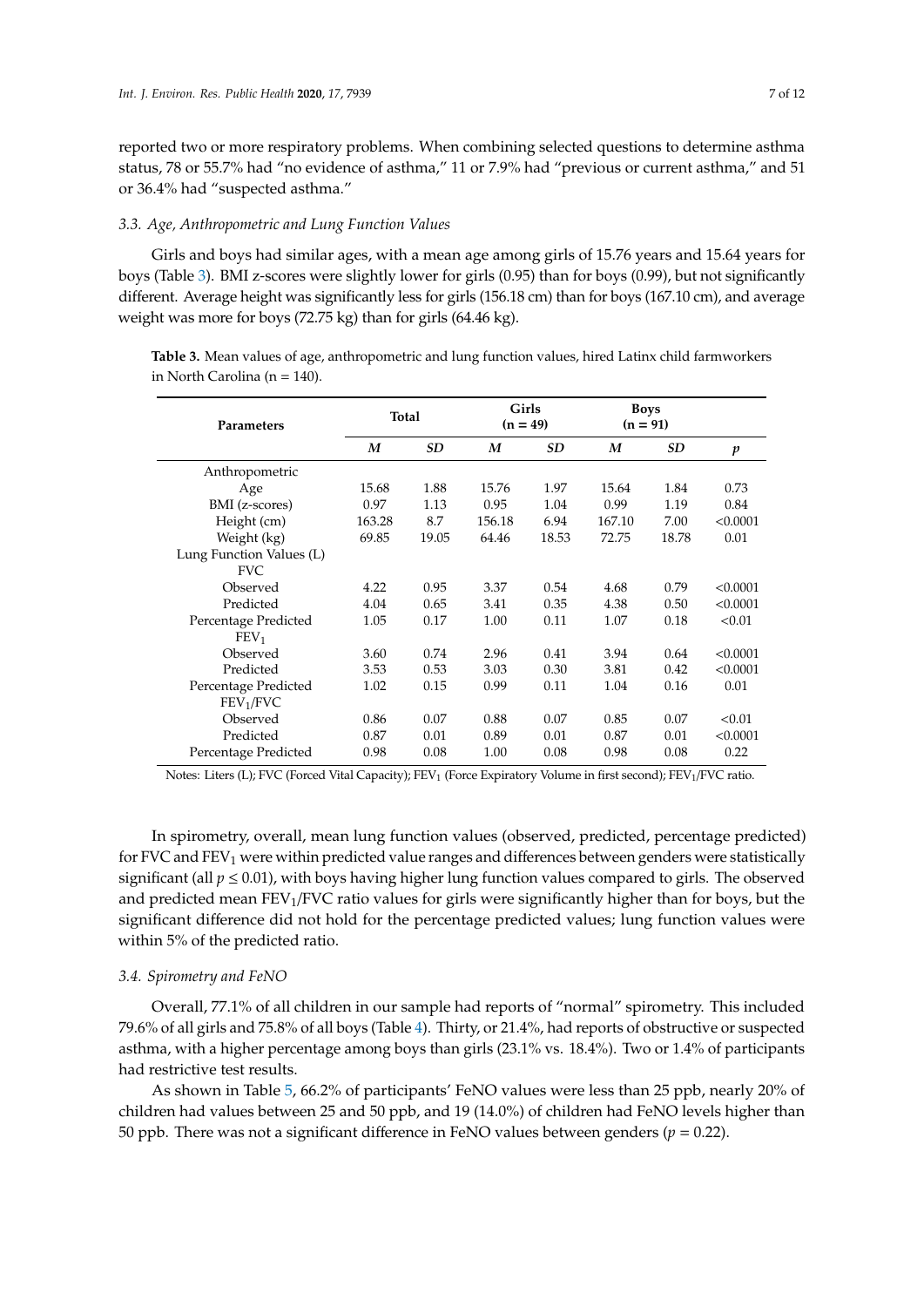<span id="page-7-0"></span>

| Spirometry classification <sup>1</sup> | <b>Total</b> |      | Girls<br>$n = 49$ |      | <b>Boys</b><br>$n = 91$ |      |      |
|----------------------------------------|--------------|------|-------------------|------|-------------------------|------|------|
|                                        | п            | $\%$ | n                 | $\%$ | n                       | $\%$ |      |
| Normal                                 | 108          | 77.1 | 39                | 79.6 | 69                      | 75.8 | 0.71 |
| Obstructive (suspected asthma)         | 30           | 21.4 | 9                 | 18.4 | 21                      | 23.1 |      |
| Restrictive                            |              | 14   |                   | 20   |                         |      |      |

Table 4. Spirometry, hired Latinx child farmworkers in North Carolina (n = 140).

<span id="page-7-1"></span>Notes: <sup>1</sup> Normal, Obstructive and Restrictive classifications were derived using interpretations generated by computer spirometry reports.

| <b>Parameters</b> | <b>Total</b> |      | Girls<br>$n = 48$ |      | <b>Boys</b><br>$n = 88$ |      |      |
|-------------------|--------------|------|-------------------|------|-------------------------|------|------|
|                   | n            | $\%$ | n                 | $\%$ | n                       | $\%$ | v    |
| FeNO (ppb) $n1$   |              |      |                   |      |                         |      |      |
| $<$ 25            | 90           | 66.2 | 36                | 75.0 | 54                      | 61.4 |      |
| $25 - 50$         | 27           | 19.8 | 6                 | 12.5 | 21                      | 23.9 | 0.22 |
| >50               | 19           | 14.0 | 6                 | 12.5 | 13                      | 14.8 |      |

**Table 5.** FeNO, hired Latinx child farmworkers in North Carolina (n = 136).

Notes<sup>: 1</sup> High FeNO includes participants with results > 25 ppb. FeNO tests did not include three participants < 12 years old.

## **4. Discussion**

This evaluation among a sub-sample of participants identified that nearly one-third of hired Latinx child farmworkers had two or more breathing problems, and over 36% had suspected asthma. The use of thorough assessment tools, including more in-depth, structured questions accompanied by spirometry detected a significant high prevalence of breathing problems, including possible undiagnosed or uncontrolled asthma among these children.

In the present study, wheezing was among the most common respiratory problem with nearly 20% of children reporting it. In one of the few comparative studies available, Garcia and colleagues found similar results among adolescent Hispanic farmworkers working in low-lying crops in Indiana with a high percentage of cough symptoms (22.5%) but lower for wheezing (11.1%) [\[29\]](#page-10-16). In a separate adult agricultural worker study, Mirabelli and colleagues also found a high percentage of wheezing among Latinx farmworkers that had been working in tobacco within the past month [\[30\]](#page-10-17). It is certainly plausible that these children experienced increased respiratory symptoms as a result of exposure to activities related to farmwork. However, because these children performed multiple job tasks, including working in tobacco and other crops, during various time periods it was difficult to assess respiratory symptoms with specific work exposure activities. Nevertheless, given our findings of the high percentage of documented respiratory problems among these children, further investigation of this relationship and causal exposure pathways need to be explored.

#### *4.1. Factors Related to Asthma*

The number that self-reported as previously diagnosed or with current asthma was 7.9%. In 2018, the Centers for Disease Control and Prevention (CDC) estimated lifetime asthma prevalence among Mexican/Mexican American children (less than 18 years) at 11.5%, or 12.0% among boys and 11.0% for girls [\[31\]](#page-10-18). Although overall asthma prevalence was found lower in this study compared to the national average, spirometry results among this sample highly differed, with over 18% of girls and 23% of boys identified with airflow obstruction or having suspected asthma.

Participants reporting currently taking asthma medicine was 8.6%. Whether or not those participants reporting having asthma were taking their medication as prescribed could not be determined. As expected,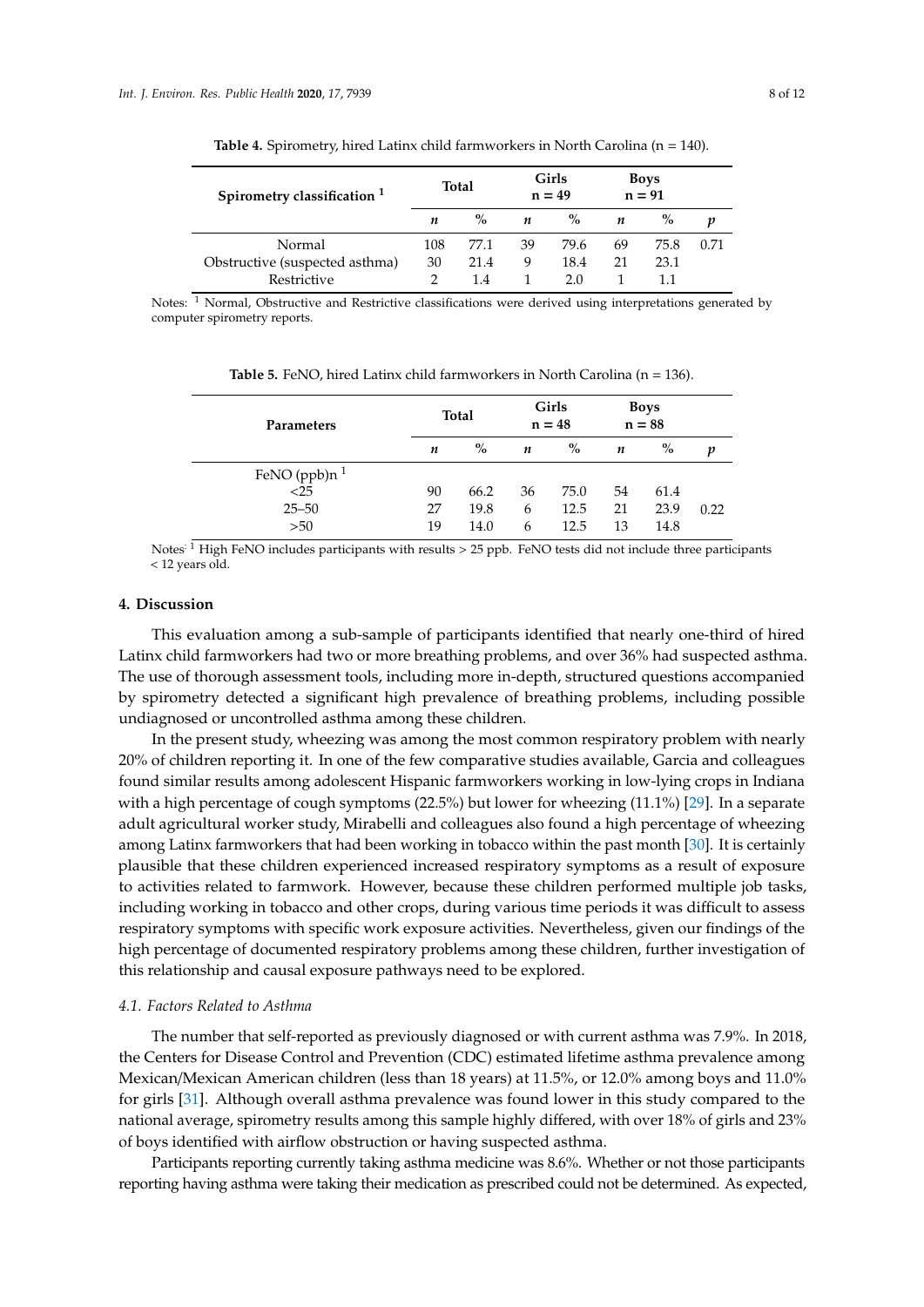FeNO test levels varied across all participants. Overall, 30% of participants exceeded the recommended 25-ppb FeNO cut point indicator for eosinophilic activity, or airway inflammation. In some cases, participants including both those with reported asthma and suspected asthma reached FeNO levels of over 100 ppb. While these high levels are very concerning, they should be interpreted with caution. FeNO represents a good biomarker for detecting airway inflammation, but high FeNO levels alone are not a sole indicator for diagnosing asthma [\[20,](#page-10-7)[25,](#page-10-12)[28\]](#page-10-15). Other factors including allergies or a having a cold can also increase eosinophil activity and influence FeNO levels.

Without more information it is difficult to determine what specific factors are contributing to these children's poor respiratory health. Estimating statistical associations between crop type worked and respiratory problems were evaluated by the investigators but proved somewhat problematic given that children worked in a variety of crops and at different lengths of time. The combination of genetics and environmental factors are valid explanations for these children's breathing problems and asthma [\[20\]](#page-10-7), but disparities in healthcare, such as lack of insurance coverage, quality of care, utilization (i.e., including routine well-care visits), and asthma management are more likely reasons. Rosser and colleagues found that Latinx tend to be less likely to use asthma controller medicine than whites, largely attributed to parental beliefs concerning side effects, medication costs, language barrier, and low expectations for asthma control [\[32\]](#page-11-0). Without proper asthma management, guidance, and trust by caregivers, children and their parents have been shown to be less likely to comply with asthma medication [\[33\]](#page-11-1).

Contrary to earlier studies that report healthcare access and utilization as barriers to farmworkers and their children [\[16,](#page-10-19)[17\]](#page-10-4), the parent study of this project found a surprisingly high level of health service utilization among children [\[5\]](#page-9-4). Recruitment of study participants by community-partner health and rural outreach clinics may help to explain these higher rates. However, given that the current study identified a high percentage of suspected asthma and breathing problems, leads us to believe that many of these children had never had a proper medical respiratory evaluation. A little more than half of the children (56.4%) surveyed had a regular medical doctor, yet almost 40% of children had not had a healthcare visit within the past year. This suggests to us that many of these children may not have ever received a necessary recommended well-childcare visit. Well-care visits include comprehensive assessments of health and health-related issues, including breathing tests. While some of these children may have experienced an impromptu healthcare provider visit, for example for an acute injury, some of them may have never been diagnostically assessed for asthma.

## *4.2. Strengths and Limitations*

This study uses a combination of a respiratory questionnaire, spirometry, and FeNO in a non-clinical setting to evaluate breathing problems among hired Latinx child farmworkers. The asthma screening questionnaire was simple and convenient to use for quickly assessing breathing problems, while breathing tests provided an added diagnostic measurement for assessing lung health. While these tools proved useful, a more thorough assessment for asthma should include a bronchodilator challenge test, something which we did not include.

Because the study focused on Latinx child farmworkers in only one state and with a relatively small sample size, it limits the generalizability of the findings. Participants self-reported which could imply bias and limits the accuracy of these results.

## **5. Conclusions**

Major findings of this study identified that many of these rural children hired to do farmwork experience respiratory dysfunction and have undiagnosed, or uncontrolled asthma. Many of them do not receive recommended annual well-childcare visits which likely explains the higher respiratory problems. More in-depth research is needed to better evaluate these children's utilization of healthcare services, cultural beliefs and respiratory problems associated with occupational exposures and specific job activities, such as working in tobacco.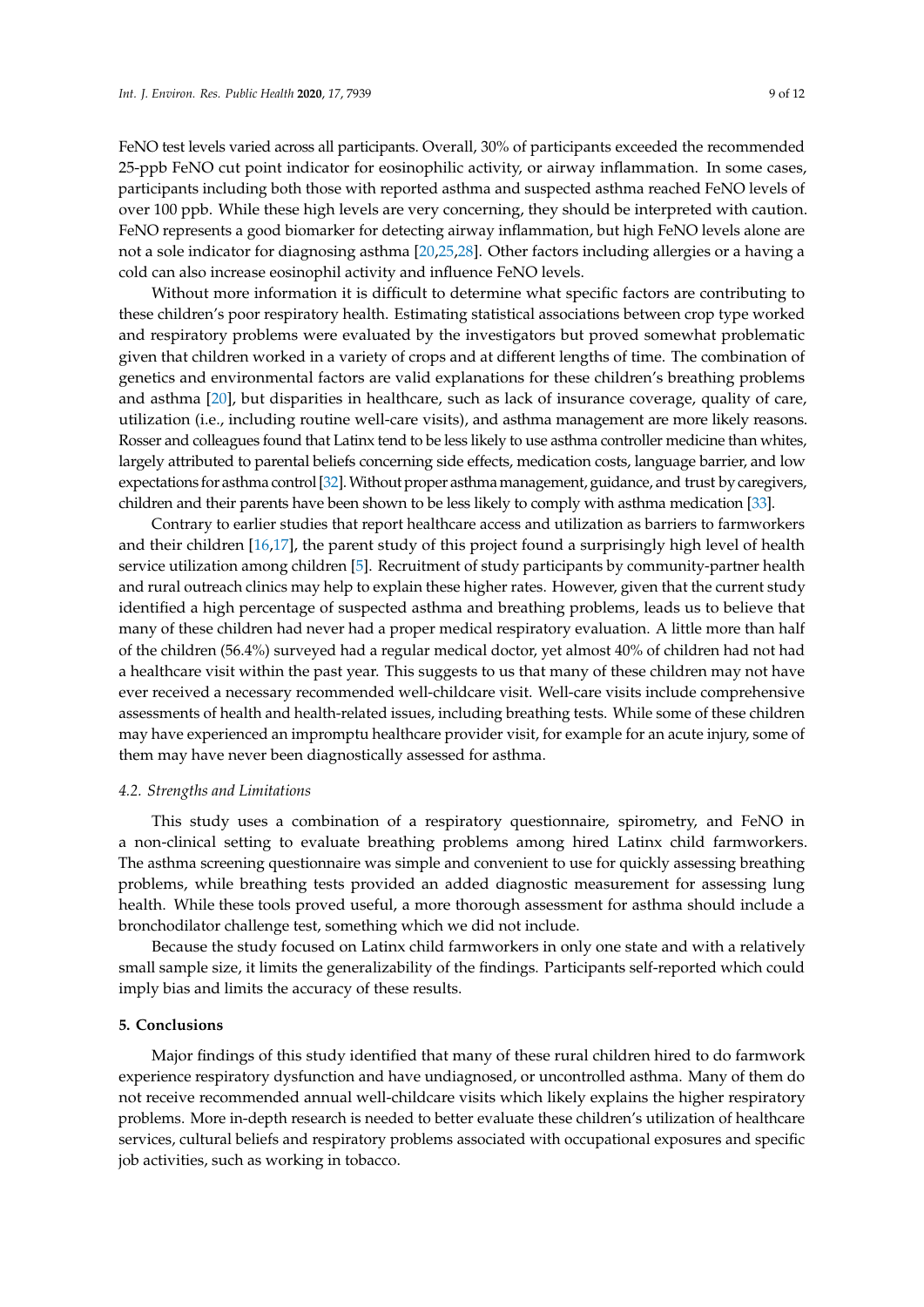Rural, hired Latinx child farmworkers are vulnerable to many life and work obstacles [\[34\]](#page-11-2). Being hired to perform potentially hazardous and dangerous farm jobs is work that should not be performed by children. Because of their young age, children are sensitive to harmful exposures, accidents and injuries that can result in unfortunate life-long health consequences [\[35\]](#page-11-3).

Preventive strategies to address child labor and exploitation among hired youth farmworkers should include policy changes to increase the age limit and decrease the number of work hours in farm labor. Providing higher pay to adult farmworker families could help narrow the current wage gap and reduce the number of hired children to work on farms. Until fewer children are hired to do farmwork, increased efforts to closely monitor the safety and respiratory health of this high-risk group must be a priority.

**Author Contributions:** Conceptualization, G.D.K., T.A.A., S.A.Q., T.J.A., J.C.S., M.F.W. and S.S.D.; Formal analysis, J.W.T.; Funding acquisition, G.D.K., T.A.A., S.A.Q., J.C.S., M.F.W. and S.S.D.; Investigation, G.D.K., T.A.A., S.A.Q. and T.J.A.; Methodology, T.A.A., S.A.Q. and J.W.T.; Project administration, T.A.A., T.J.A. and S.S.D.; Software, J.W.T.; Supervision, T.A.A. and S.S.D.; Visualization, T.A.A., S.A.Q., J.W.T., J.C.S., and M.F.W.; Writing—original draft, G.D.K.; Writing—review & editing, T.A.A., S.A.Q., J.W.T., T.J.A., J.C.S., M.F.W. and S.S.D. All authors have read and agreed to the published version of the manuscript.

**Funding:** This research was funded by the National Institute of Child Health and Human Development, Grant/Award Number R01 HD084420.

**Acknowledgments:** The authors appreciate the support and participation of Student Action with Farmworkers' Levante Leadership Institute co-investigators and members who serve as the youth advisory committee. Many thanks to the members of the professional advisory committee, the community field interviewers and the children who participated in this study. The authors would like to thank Carley Anderson for proofreading the manuscript.

**Conflicts of Interest:** The authors declare no conflict of interest.

## **References**

- <span id="page-9-0"></span>1. National Institute for Occupational Safety and Health. Agricultural Safety. Available online: [https:](https://www.cdc.gov/niosh/topics/aginjury/default.html) //[www.cdc.gov](https://www.cdc.gov/niosh/topics/aginjury/default.html)/niosh/topics/aginjury/default.html (accessed on 29 August 2020).
- <span id="page-9-1"></span>2. Centers for Disease Control and Prevention. *NIOSH Alert: Preventing Deaths, Injuries, and Illnesses of Young Workers*; National Institute for Occupational Safety and Health: Cincinnati, OH, USA, 2003; pp. 1–25. Available online: https://[www.shrm.org](https://www.shrm.org/hr-today/news/hr-magazine/Documents/2003128.pdf)/hr-today/news/hr-magazine/Documents/2003128.pdf (accessed on 29 August 2020).
- <span id="page-9-2"></span>3. Save the Children Web Site. Fields of Peril: Child Labor in US Agriculture. Available online: [https:](https://resourcecentre.savethechildren.net/library/fields-peril-child-labor-us-agriculture) //resourcecentre.savethechildren.net/library/[fields-peril-child-labor-us-agriculture](https://resourcecentre.savethechildren.net/library/fields-peril-child-labor-us-agriculture) (accessed on 29 August 2020).
- <span id="page-9-3"></span>4. U.S. Department of Labor. Child Labor Bulletin 102: Child Labor Requirements in Agricultural Occupations under the Fair Standards Act. Available online: https://[www.dol.gov](https://www.dol.gov/sites/dolgov/files/WHD/legacy/files/childlabor102.pdf)/sites/dolgov/files/WHD/legacy/files/ [childlabor102.pdf](https://www.dol.gov/sites/dolgov/files/WHD/legacy/files/childlabor102.pdf) (accessed on 29 August 2020).
- <span id="page-9-4"></span>5. Arcury, T.A.; Arnold, T.J.; Quandt, S.A.; Chen, H.; Kearney, G.D.; Sandberg, J.C.; Talton, J.W.; Wiggins, M.F.; Daniel, S.S. Health and occupational injury experienced by Latinx child farmworkers in North Carolina, USA. *Int. J. Environ. Res. Public Health* **2020**, *17*, 248. [\[CrossRef\]](http://dx.doi.org/10.3390/ijerph17010248) [\[PubMed\]](http://www.ncbi.nlm.nih.gov/pubmed/31905836)
- <span id="page-9-5"></span>6. Government Accountability Office Working Children: Federal Injury Data and Compliance Strategies Could Be Strengthened. Available online: https://[www.gao.gov](https://www.gao.gov/assets/700/695209.pdf)/assets/700/695209.pdf (accessed on 29 August 2020).
- <span id="page-9-6"></span>7. Centers for Disease Control and Prevention Childhood Agricultural Injury Prevention Initiative. Available online: https://www.cdc.gov/niosh/topics/childag/cais/[techinfo.html#Datasource](https://www.cdc.gov/niosh/topics/childag/cais/techinfo.html#Datasource) (accessed on 11 October 2020).
- <span id="page-9-7"></span>8. Arcury, T.A.; Arnold, T.J.; Sandberg, J.C.; Quandt, S.A.; Talton, J.W.; Malki, A.; Kearney, G.D.; Chen, H.; Wiggins, M.F.; Daniel, S.S. Latinx child farmworkers in North Carolina: Study design and participant baseline characteristics. *Am. J. Ind. Med.* **2018**, *62*, 156–167. [\[CrossRef\]](http://dx.doi.org/10.1002/ajim.22938) [\[PubMed\]](http://www.ncbi.nlm.nih.gov/pubmed/30592532)
- <span id="page-9-8"></span>9. American Thoracic Society, Medical Section of the American Lung Association. Respiratory health hazards in agriculture. *Am. J. Respir. Crit. Care Med.* **1998**, *158*, S1–S76. [\[CrossRef\]](http://dx.doi.org/10.1164/ajrccm.158.supplement_1.rccm1585s1) [\[PubMed\]](http://www.ncbi.nlm.nih.gov/pubmed/9817727)
- <span id="page-9-9"></span>10. Villarejo, D.; Baron, S.L. The occupational health status of hired farm workers. *Occup. Med.* **1999**, *14*, 613–635. [\[PubMed\]](http://www.ncbi.nlm.nih.gov/pubmed/10378979)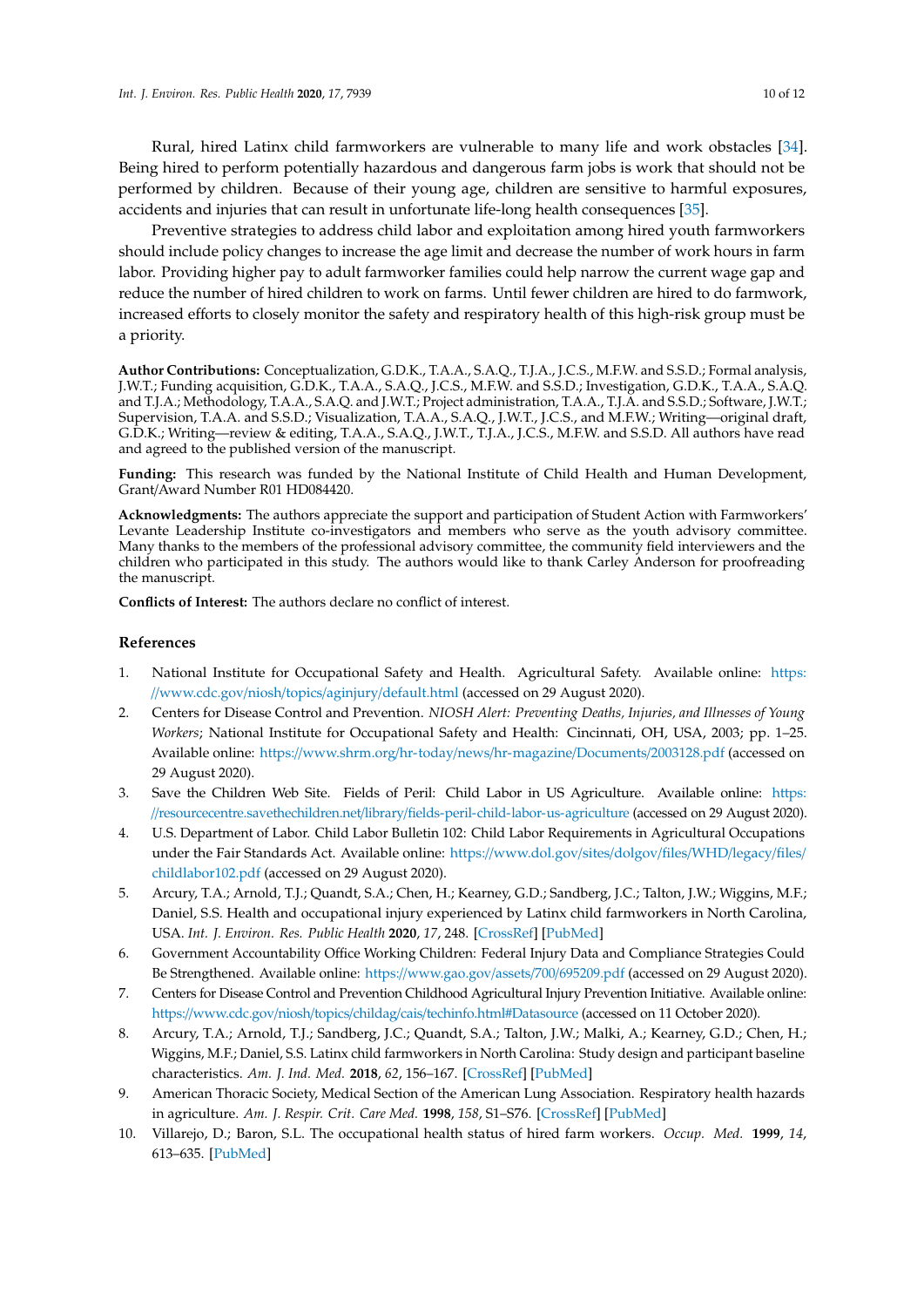- <span id="page-10-0"></span>11. Greskevitch, M.; Kullman, G.; Bang, K.M.; Mazurek, J.M. Respiratory disease in agricultural workers: Mortality and morbidity statistics. *J. Agromed.* **2008**, *12*, 5–10. [\[CrossRef\]](http://dx.doi.org/10.1080/10599240701881482) [\[PubMed\]](http://www.ncbi.nlm.nih.gov/pubmed/19042666)
- <span id="page-10-1"></span>12. Schenker, M.B.; Ferguson, T.; Gamsky, T. Respiratory risks associated with agriculture. *Occup. Med.* **1991**, *6*, 415–428. [\[PubMed\]](http://www.ncbi.nlm.nih.gov/pubmed/1948527)
- 13. Kirkhorn, S.R.; Garry, V.F. Agricultural lung diseases. *Environ. Health Perspect.* **2000**, *108*, 705–712. [\[CrossRef\]](http://dx.doi.org/10.1289/ehp.00108s4705) [\[PubMed\]](http://www.ncbi.nlm.nih.gov/pubmed/10931789)
- <span id="page-10-2"></span>14. Levy, B.; Wegman, D.; Baron, S.; Sokas, R. Respiratory disorders. In *Occupational and Environmental Health: Recognizing and Preventing Disease and Injury*, 5th ed.; Winter, N., Ed.; Lippincott Williams & Wilkins: Philadelphia, PA, USA, 2000; pp. 556–557.
- <span id="page-10-3"></span>15. Hernandez, T.; Gabbard, S. *Findings from the National Agricultural Workers Survey (NAWS) 2015-2016: A Demographic and Employment Profile of United States Farmworkers*; Research Report No. 13; US Department of Labor, Employment and Training Administration, Office of Policy Development and Research, JBS International: Washington, DC, USA, 2018; pp. 1–70.
- <span id="page-10-19"></span>16. Weathers, A.; Minkovitz, C.; O'Campo, P.; Diener-West, M. Access to care for children of migratory agricultural workers: Factors associated with unmet need for medical care. *Pediatrics* **2004**, *113*, e276–e282. [\[CrossRef\]](http://dx.doi.org/10.1542/peds.113.4.e276)
- <span id="page-10-4"></span>17. Rosenbaum, S.J.; Shin, P. *Migrant and Seasonal Farmworkers: Health Insurance Coverage and Access to Care*; The Henry, J. Kaiser Family Foundation: San Francisco, CA, USA, 2005; pp. 1–28.
- <span id="page-10-5"></span>18. Arnold, T.J.; Malki, A.; Leyva, J.; Ibarra, J.; Daniel, S.S.; Ballard, P.J.; Sandberg, J.C.; Quandt, S.A.; Arcury, T.A. Engaging youth advocates in community based participatory research on child farmworker health in North Carolina. *Prog. Commun. Health Part.* **2019**, *13*, 191–199. [\[CrossRef\]](http://dx.doi.org/10.1353/cpr.2019.0019)
- <span id="page-10-6"></span>19. Gerald, L.B.; Redden, D.; Turner-Henson, A.; Feinstein, R.; Pat Hemstreet, M.; Hains, C.; Michael Brooks, C.; Erwin, S.; Bailey, W.C. A multi-stage asthma screening procedure for elementary school children. *J. Asthma* **2002**, *39*, 29–36. [\[CrossRef\]](http://dx.doi.org/10.1081/JAS-120000804)
- <span id="page-10-7"></span>20. National Heart, Lung and Blood Institute. *Expert Panel Report 3: Guidelines for the Diagnosis and Management of Asthma*; U.S. Department of Health and Human Services: Washington, DC, USA, 2007; pp. 1–440.
- <span id="page-10-8"></span>21. Arcury, T.A.; Rodriguez, G.; Kearney, G.D.; Arcury, J.T.; Quandt, S.A. Safety and injury characteristics of youth farmworkers in North Carolina: A pilot study. *J. Agromed.* **2014**, *19*, 354–363. [\[CrossRef\]](http://dx.doi.org/10.1080/1059924X.2014.945712) [\[PubMed\]](http://www.ncbi.nlm.nih.gov/pubmed/25275401)
- <span id="page-10-9"></span>22. Harris, P.A.; Taylor, R.; Thielke, R.; Payne, J.; Gonzalez, N.; Conde, J.G. Research electronic data capture (REDCap)—A metadata-driven methodology and workflow process for providing translational research informatics support. *J. Biomed. Inform.* **2009**, *42*, 377–381. [\[CrossRef\]](http://dx.doi.org/10.1016/j.jbi.2008.08.010) [\[PubMed\]](http://www.ncbi.nlm.nih.gov/pubmed/18929686)
- <span id="page-10-10"></span>23. Harris, P.A.; Taylor, R.; Minor, B.L.; Elliott, V.; Fernandez, M.; O'Neal, L.; McLeod, L.; Delacqua, G.; Delacqua, F.; Kirby, J.; et al. The REDCap consortium: Building an international community of software platform partners. *J. Biomed. Inform.* **2019**, *95*, 103208. [\[CrossRef\]](http://dx.doi.org/10.1016/j.jbi.2019.103208) [\[PubMed\]](http://www.ncbi.nlm.nih.gov/pubmed/31078660)
- <span id="page-10-11"></span>24. Culver, B.H.; Graham, B.L.; Coates, A.L.; Wanger, J.; Berry, C.E.; Clarke, P.K.; Hallstrand, T.S.; Hankinson, J.L.; Kaminsky, D.A.; MacIntyre, N.R.; et al. Recommendations for a standardized pulmonary function report: An official American Thoracic Society technical statement. *Am. J. Respir. Crit. Care Med.* **2017**, *196*, 1463–1472. [\[CrossRef\]](http://dx.doi.org/10.1164/rccm.201710-1981ST)
- <span id="page-10-12"></span>25. Dweik, R.A.; Boggs, P.B.; Erzurum, S.C.; Irvin, C.G.; Leigh, M.W.; Lundberg, J.O. An official ATS clinical practice guideline: Interpretation of exhaled nitric oxide levels (FENO) for clinical applications. *Am. J. Respir. Crit. Care Med.* **2011**, *184*, 602–615. [\[CrossRef\]](http://dx.doi.org/10.1164/rccm.9120-11ST)
- <span id="page-10-13"></span>26. Hankinson, J.; Odencrantz, J.; Fedan, K. Spirometric reference values from a sample of the general US population. *Am. J. Respir. Crit. Care Med.* **1999**, *159*, 179–187. [\[CrossRef\]](http://dx.doi.org/10.1164/ajrccm.159.1.9712108)
- <span id="page-10-15"></span><span id="page-10-14"></span>27. Culver, B.H. How should the lower limit of the normal range be defined? *Respir. Care* **2012**, *57*, 136–145. [\[CrossRef\]](http://dx.doi.org/10.4187/respcare.01427)
- 28. American Thoracic Society, European Respiratory Society. ATS/ERS recommendations for standardized procedures for the online and offline measurement of exhaled lower respiratory nitric oxide and nasal nitric oxide, 2005. *Am. J. Respir. Crit. Care Med.* **2005**, *171*, 912–930. [\[CrossRef\]](http://dx.doi.org/10.1164/rccm.200406-710ST)
- <span id="page-10-16"></span>29. Garcia, J.G.; Matheny Dresser, K.S.; Zerr, A.D. Respiratory health of Hispanic migrant farm workers in Indiana. *Am. J. Ind. Med.* **1996**, *29*, 23–32. [\[CrossRef\]](http://dx.doi.org/10.1002/(SICI)1097-0274(199601)29:1<23::AID-AJIM4>3.0.CO;2-)
- <span id="page-10-17"></span>30. Mirabelli, M.C.; Hoppin, J.A.; Chatterjee, A.B.; Isom, S.; Chen, H.; Grzywacz, J.G.; Howard, T.D.; Quandt, S.A.; Vallejos, Q.M.; Arcury, T.A. Job activities and respiratory symptoms among farmworkers in North Carolina. *Arch. Environ. Occup.* **2011**, *66*, 178–182. [\[CrossRef\]](http://dx.doi.org/10.1080/19338244.2010.539637)
- <span id="page-10-18"></span>31. CDC, NCHS, Summary Health Statistics: National Health Interview Survey. 2018. Available online: [https:](https://ftp.cdc.gov/pub/Health_Statistics/NCHS/NHIS/SHS/2018_SHS_Table_C-1.pdf) //ftp.cdc.gov/pub/Health\_Statistics/NCHS/NHIS/SHS/[2018\\_SHS\\_Table\\_C-1.pdf](https://ftp.cdc.gov/pub/Health_Statistics/NCHS/NHIS/SHS/2018_SHS_Table_C-1.pdf) (accessed on 13 October 2020).